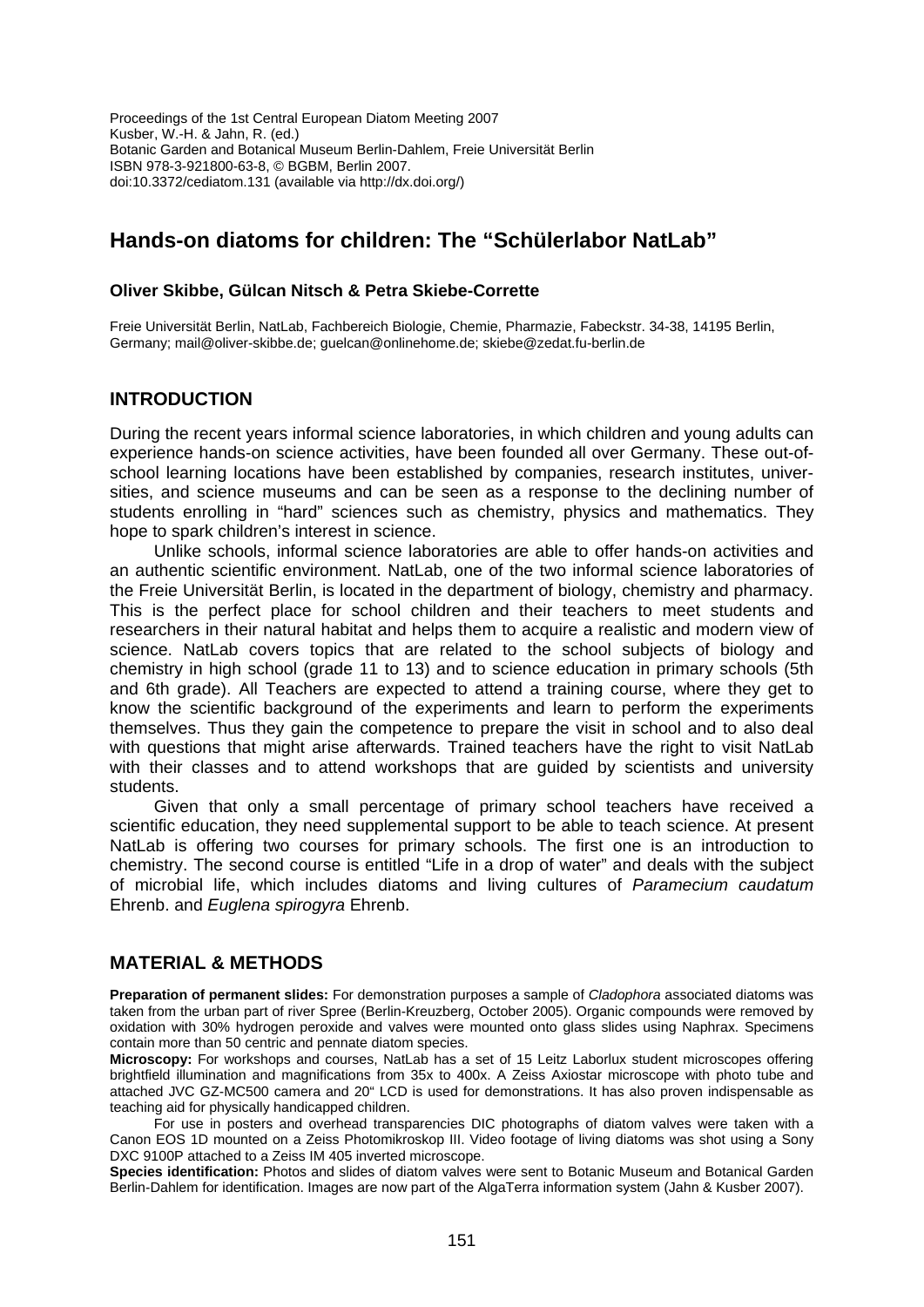

**Fig 1.** Poster of diatoms for class room use. 1. *Ellerbeckia arenaria.* – 2. *Aulacoseira granulata.* – 3. *Cyclotella meneghiniana.* – 4. *Cyclostephanos dubius.* – 5. *Stephanodiscus hantzschii.* – 6. *Stephanodiscus berolinensis.* – 7. *Actinocyclus normanii* f. *subsalsus*. – 8. *Ulnaria ulna.* – 9. *Diatoma vulgaris.* – 10. *Staurosira martyi.* – 11. *Fragilaria vaucheriae.* – 12. *Diatoma tenuis.* – 13. *Tabularia tabulate.* – 14. *Cocconeis placentula.* – 15. *Cocconeis* sp. – 16. *C. pediculus.* – 17. *Cocconeis* sp. – 18. *Karayevia kolbei.* – 19. *Nitzschia sigmoidea.* – 20. *Nitzschia* sp. – 21. *N. amphibia.* – 22. *Nitzschia* sp. – 23. *Amphora copulata.* – 24. *A. pediculus.* – 25. *A. ovalis.* – 26. *Navicula tripunctata.* – 27. *Luticula goeppertiana.* – 28. *Hippodonta capitata.* – 29. *Epithemia sorex.* – 30. *Gomphonema augur.* – 31. *G. pseudoaugur.* – 32. *G. parvulum.* – 33. *G. truncatum.* – 34, 35. *Rhoicosphenia abbreviata.* – 36. *Encyonema* sp. – 37. *Cymbella leptoceros.* – 38. *Encyonema ventricosum.* – 39. *E. prostratum.* – 40. *Cymbella tumida.* – 41. *C. leptoceros.* – 42. *C. compacta.* – 43. *C. aspera.* – 44. *Gyrosigma acuminatum.* (for details see Jahn & Kusber 2007).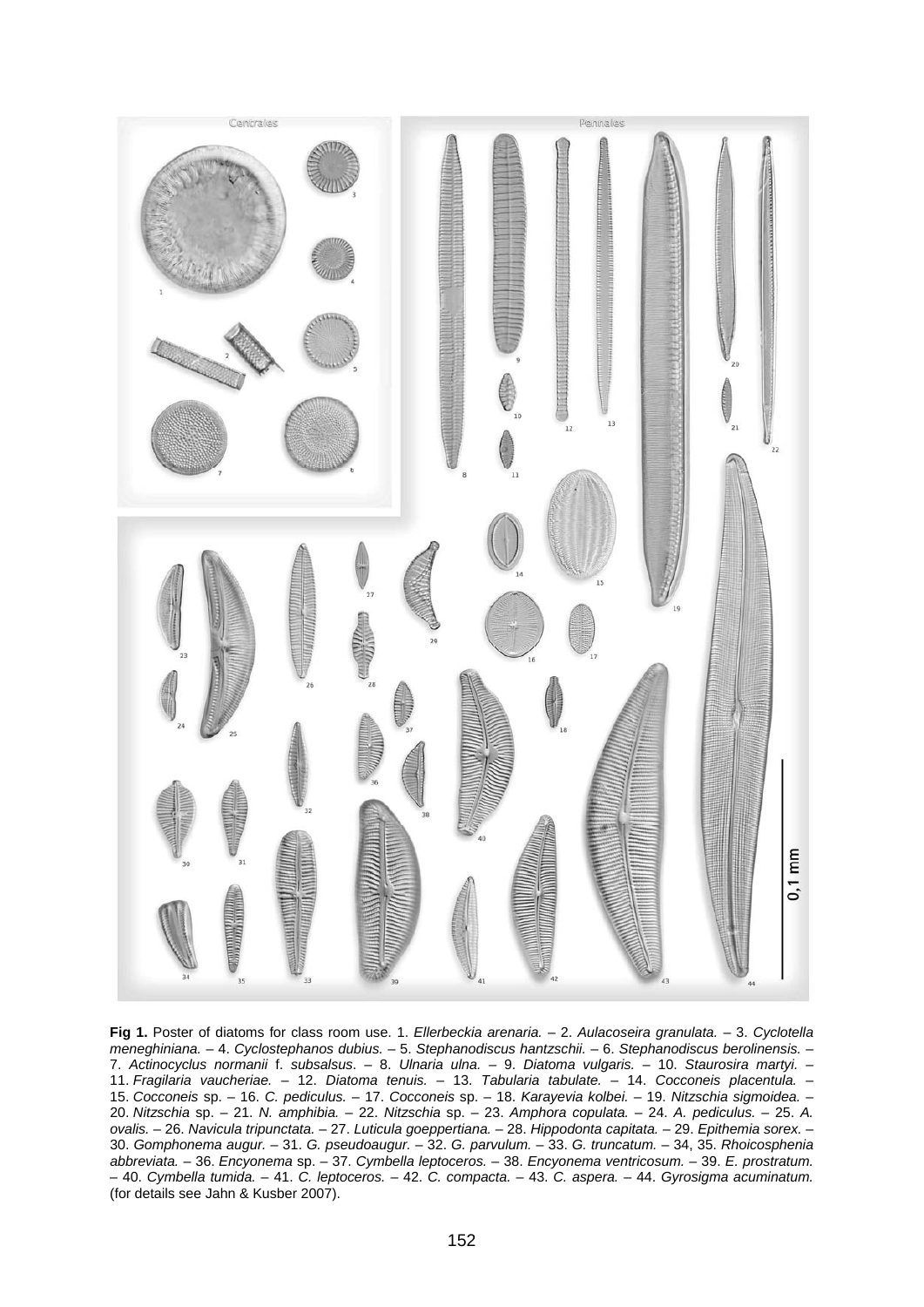# **DIDACTIC APPROACH**

In Berlin up to 4th grade, the subject "Sachkunde" is taught, which includes topics concerning both science and social sciences. In the grades 5 and 6, "science" is taught, a subject which was introduced in 2005 as a result of reducing the number of school years from 13 to 12 years in total. Science subjects that have been taught in secondary schools are now part of the primary school curriculum. Within this new curriculum is the topic "World of the small and world of the large", in which the children have to learn about microscopy and about what live within probes of water and mud. Since most primary schools in Berlin do not own the microscopes necessary for studying the multitudes of living creatures in water probes the course "Life in a drop of water" was developed to supplement what has to be taught in school.

During their two hour visit to NatLab, children have the opportunity to examine protozoa and algae under a microscope. They usually work together in groups of two, but all participants have to write down their observations individually. Later the research teams get together to compare their results. In doing so they become familiar with three basic steps of scientific work: observation, recording and discussion.

The organisms at hand include living cultures of *Paramecium caudatum* and *Euglena spirogyra,* so that the children can see how different microbes move. They also realise that different microbes can look and behave differently. The third object to explore is a permanent slide containing diatom valves.

These slides turned out to be excellent subjects for children to investigate. Diatoms are probably the best suited protist group to visualize the diversity of unicellular life. Since the mounted diatom valves do not move, permanent slides are easy to look at and to draw. While protozoa such as *Paramecium* are sometimes perceived as "squirmy" and appalling, most children feel that diatoms are "beautiful".



**Fig 2.** Children investigating diatoms.

Additional teaching materials have been prepared for the discussion of diatom biology in class. These include a collection of texts, overhead transparencies, a poster of diatom valves and a video DVD showing cell motility. The media provided highlight some of the amazing and unexpected features found in protist cells. It is shown that diatoms cells have no limbs or sense organs, yet some of them move around and are capable of building extremely complicated species-specific silica structures. They also serve as an example of autotrophic, plant-like organisms that clearly do not belong to the green plants. The course book provides plenty of background information about the role of diatoms in aquatic ecosystems. Most teachers are unaware that diatoms have been found to be the major source of oxygen on our planet. A lot of food for thought.